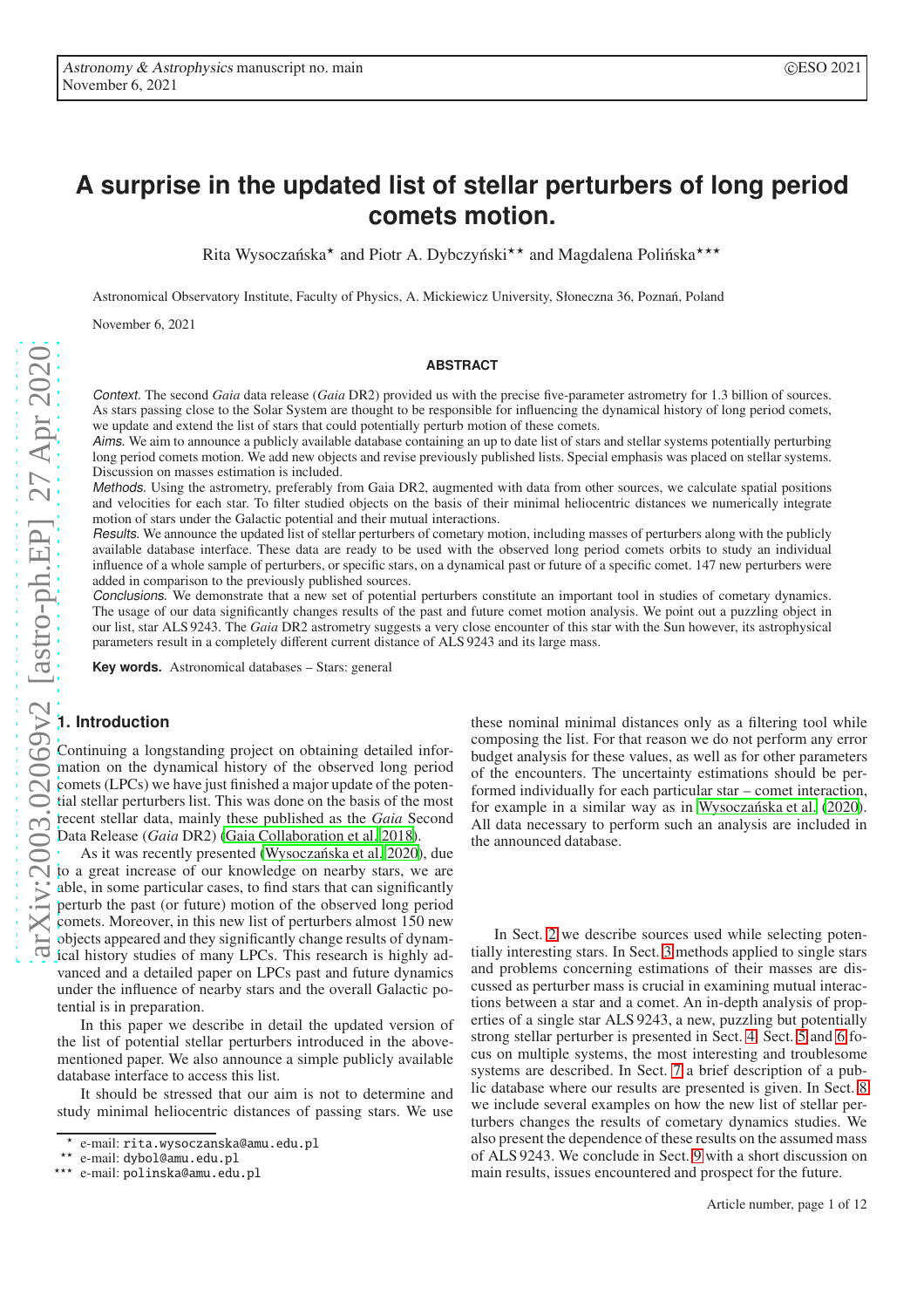# <span id="page-1-0"></span>**2. Compiling the list of perturbers**

Using modern data on stellar positions and kinematics we decided to check again all stars mentioned in several published papers on stellar encounters with the Solar System for their minimal distances from the Sun. Our initial list of stars consists of (these sources partially overlap):

- 156 stars (with the proximity threshold (PT) of 5 pc) from [García-Sánchez et al. \(2001](#page-10-2)), based on HIPPARCOS catalogue [\(ESA 1997\)](#page-10-3),
- 46 stars ( $PT=2.5$  pc) listed in Dybczyński (2006), based on ARIHIP catalogue [\(Wielen et al. 2001](#page-11-1)),
- 142 stars (PT=5 pc) analyzed in [Jiménez-Torres et al.](#page-10-5) [\(2011](#page-10-5)), based on HIPPARCOS catalogue [\(ESA 1997\)](#page-10-3)
- 90 stars or stellar systems (PT=3.5 pc) [Dybczynski & Królikowska](#page-10-6) [\(2015\)](#page-10-6), based on XHIP ´ catalogue [\(Anderson & Francis 2012\)](#page-10-7),
- 40 stars (PT=2 pc) Dybczyński & Berski [\(2015\)](#page-10-8), based on HIP2 catalogue [\(van Leeuwen 2007\)](#page-11-2),
- 42 stars (PT=2 pc) found by [Bailer-Jones](#page-10-9) [\(2015a\)](#page-10-9), based on HIPPARCOS [\(ESA 1997\)](#page-10-3), HIP2 [\(van Leeuwen 2007\)](#page-11-2) and Tycho-2 [\(Høg et al. 2000](#page-10-10)) catalogues,
- 166 stars (PT=10 pc) listed by [Bailer-Jones](#page-10-11) [\(2018\)](#page-10-11), based on *Gaia* DR1 [\(Gaia Collaboration et al. 2016\)](#page-10-12) and TGAS [\(Lindegren et al. 2016](#page-10-13)) catalogues,
- 3379 stars for PT=10 pc listed in [Bailer-Jones et al.](#page-10-14) [\(2018a](#page-10-14)), based on *Gaia* DR2 catalogue [\(Gaia Collaboration et al.](#page-10-0) [2018\)](#page-10-0),
- 3865 potential stellar perturbers (PT=10 pc) found by us in a subset of *Gaia* DR2 containing over 7 million stars with measured radial velocities,
- 3441 objects (PT=10 pc) selected from all stars with known radial velocity and parallax found in the SIMBAD database in October 2018 (over 2.2 million stars were checked).

Stars from the last two sources were pre-selected according to the linear motion approximation. Then we concatenate the last three sources, numerically integrate each star under the Galactic potential, obtain its minimal heliocentric distance and exclude all stars passing farther than 4 pc from the Sun. This refinement (i.e. applying PT=4 pc) left, in the combined list of the last three sources mentioned above, only 487 stars selected from *Gaia* DR2 and 522 stars selected from the SIMBAD database (these two sets partially overlap). Stars mentioned earlier in at least one of the listed papers, even if new data were adopted and their minimal heliocentric distances increased drastically, were kept for the record. Finally we obtained a list of 820 unique perturbers with 147 new objects which for the first time are identified as potential perturbers.

#### <span id="page-1-2"></span>2.1. Models and methods

While we use the minimal Sun – star distance only as a filtering tool for completing our list of potential LPCs motion perturbers, it might be important for the reader to know how we calculate this value. For all stars and stellar systems the final, nominal smallest heliocentric distance is obtained by a numerical integration of equations of motion formulated in a rectangular Galactocentric frame. We use a reference frame transformation parameters and the Galactic position and velocity of the Sun described in Dybczyński & Berski (2015).

The main difference between our approach and the one presented in the mentioned paper is that, where possible, while calculating rectangular coordinates of stars, we adopted the distance

estimates presented in [Bailer-Jones et al. \(2018b\)](#page-10-15). This way estimated distances were collected for 742 single stars and 85 components of multiple systems. For the stars not included in *Gaia* DR2 we relied on the formula 3 proposed in [Bailer-Jones](#page-10-16) [\(2015b\)](#page-10-16).

As it concerns a model of the Galactic potential, we used the one proposed by [Irrgang et al. \(2013\)](#page-10-17).

At first, after completing the preliminary list of 820 objects, we numerically integrated pairs: the Sun with a star or stellar system under the Galactic potential to the past or future depending on the radial velocity sign and recorded the minimal Sun – star distance. After rejecting all perturbers with this distance greater than 4 pc (this leaves 643 objects) we repeated the calculation as a single numerical integration now having 644 interacting bodies (all perturbers plus the Sun).

It should be stressed here, that finding the minimal Sun – star distance serves here only as an approximate tool for filtering potential perturbers. These perturbers are intended to be used in dedicated studies of cometary dynamics, where a detailed analysis of the uncertainties should be carefully done taking into account both stellar and cometary data errors. An example of such an analysis one can found in Wysoczańska et al. [\(2020\)](#page-11-0).

Readers interested just in Sun – star encounters and their uncertainties should consult other papers, for example Dybczyński & Berski [\(2015\)](#page-10-8) and [Bailer-Jones et al. \(2018a\)](#page-10-14).

# <span id="page-1-1"></span>**3. Single stars**

Single stars were proceeded in a standard way, described in Section [2.1.](#page-1-2) In a great majority of cases we use the astrometry from *Gaia* DR2 together with the radial velocity from the same catalogue, if available. When a star is absent in this source we use the SIMBAD and VIZIER databases to find the most appropriate data. Having positions, proper motions, distance estimates, and radial velocities, we calculate rectangular components of the spatial position and velocity. Since we are collecting potential perturbers of the long period comets motion, we need one more parameter - a mass of the perturber.

#### 3.1. Masses

To complete the list of stellar perturbers it was necessary to obtain stellar masses. As *Gaia* DR2 do not provide us with masses of stars, we had to search for them in other sources.

We were unable to find a catalogue or literature source of masses which would cover all stars in question, therefore, our choice was to gather as many different sources of stellar mass estimates as possible, even if, for particular stars, these sources overlap. This approach facilitated a verification of mass estimates and showed whether there is a compliance between different sources and methods.

Below, we describe specific sources and methods which allowed us to obtain stellar mass estimates with clear indication how many masses were collected with each of these methods.

405 stars from our list have their mass estimates presented in [Bailer-Jones et al.](#page-10-14) [\(2018a\)](#page-10-14).

572 masses of single stars can be found in [Anders et al.](#page-10-18) [\(2019\)](#page-10-18). These two above-mentioned sources contain only masses of stars included in *Gaia* DR2.

We also performed our own estimations. For M dwarfs we used a formula from [Benedict et al.](#page-10-19) [\(2016\)](#page-10-19) which allows us to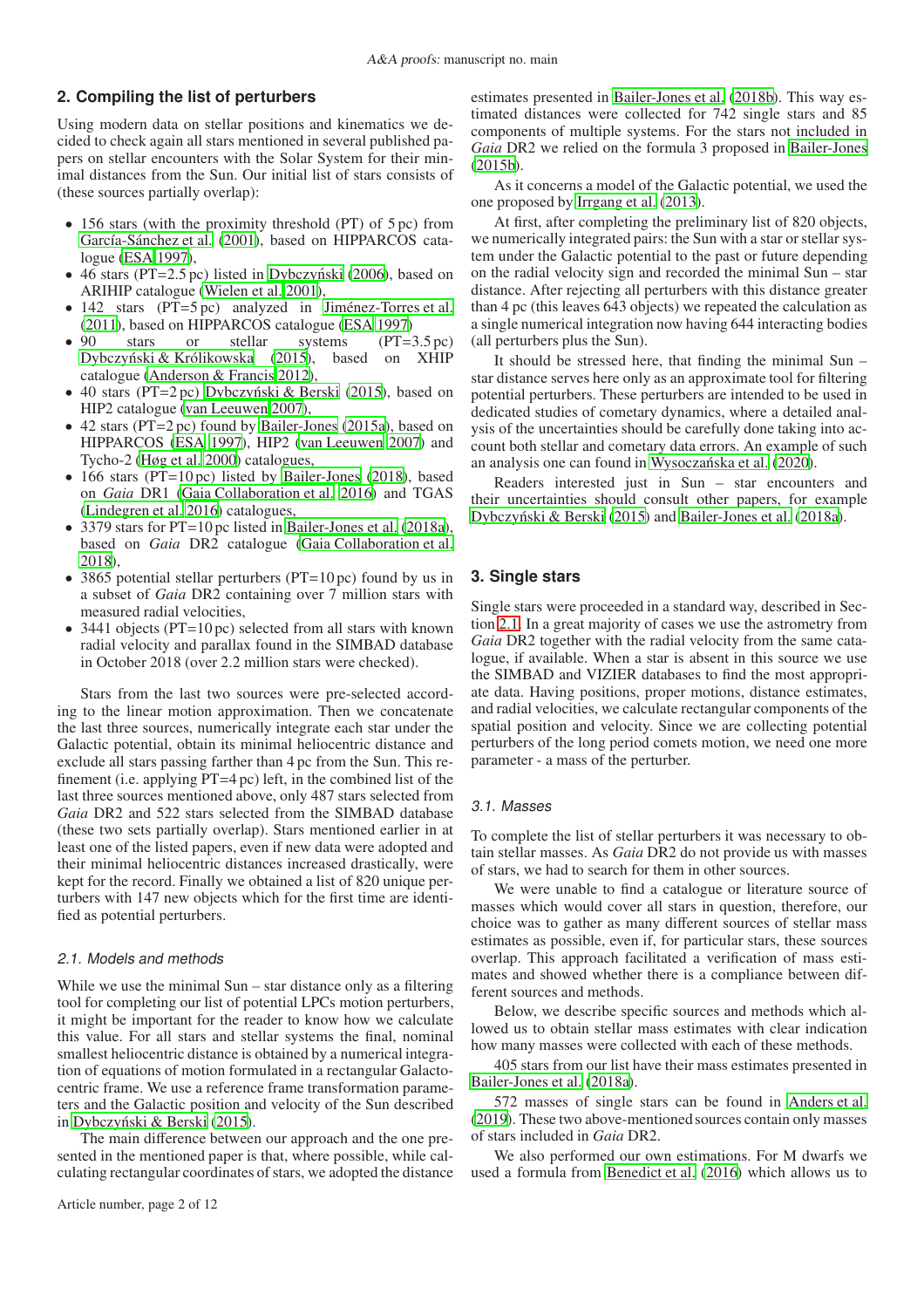estimate masses *M* as a function of the absolute brightness *M<sup>K</sup>*

$$
M = C_0 + C_1(M_K - x_0) + C_2(M_K - x_0)^2 + C_3(M_K - x_0)^3 + C_4(M_K - x_0)^4,
$$
\n(1)

were polynomial coefficients are  $C_0 = 0.2311, C_1 = -0.1352$ ,  $C_2$  = 0.0400,  $C_3$  = 0.0038,  $C_4$  = −0.0032 and the magnitude offset equals  $x_0 = 7.5$ . We use the K-band because it better agrees with the model, as stated in [Benedict et al. \(2016\)](#page-10-19). Using this method we were able to obtain masses for 74 single stars from our list of perturbers.

Masses of main sequence dwarfs with known effective temperatures were estimated by us utilising formulas from [Eker et al. \(2018](#page-10-20)):

– for ultra low masses in range  $0.179 < M/M_{\odot} \leq 0.45$  we use the following formula

$$
log(L) = 2.028(135) log(M) - 0.976(070)
$$
 (2)

– for very low masses in range  $0.45 < M/M_{\odot} \leq 0.72$ 

 $log(L) = 4.572(319) log(M) - 0.102(076)$  (3)

– for low masses in range  $0.72 < M/M_{\odot} \leq 1.05$ 

 $log(L) = 5.743(413) log(M) - 0.007(026)$  (4)

– for intermediate masses in range 1.05 < *M*/*M*<sup>⊙</sup> ≤ 2.40

 $log(L) = 4.329(087) log(M) + 0.010(019)$  (5)

– for high masses in range  $2.40 < M/M_{\odot} \le 7$ 

$$
log(L) = 3.967(143) log(M) + 0.093(083)
$$
 (6)

– for very high masses in range  $7 < M/M_{\odot} \leq 31$ 

$$
log(L) = 2.865(155) log(M) + 1.105(176).
$$
 (7)

For each star its mass was calculated with all the abovementioned formula and then checked for which formula the estimated mass falls within its range of validity. Thanks to these formulas we managed to obtain 402 stellar masses which were further verified whether they meet the conditions stated in Table 5 from [Eker et al. \(2018](#page-10-20)). After the verification we ended up with 310 masses obtained with this method.

Formulas from [Eker et al. \(2018](#page-10-20)) have to be used in conjunction with formulas from [\(Andrae et al. 2018\)](#page-10-21) which allow to calculate a radius and a luminosity of the star when only an effective temperature is given.

Additionally, utilising the luminosity in *J* band, 473 masses were obtained from the tables created by [Pecaut & Mamajek](#page-11-3) [\(2013](#page-11-3)). Using the same tables 445 masses were gathered basing on the luminosity in  $K_s$  band and 495 masses when luminosity in *V* band was used. Each time, when possible, it was checked whether the effective temperature matches the calculated mass.

Because *Gaia* DR2 provides us with luminosities in *G* band it was necessary to convert them into other bands. The following formulas from *Gaia* DR2 documentation [Gaia Collaboration et al.](#page-10-0) [\(2018\)](#page-10-0) were used:

– to convert into *V* band

$$
G - V = -0.01760 - 0.006860(G_{BP} - G_{RP})
$$
  
- 0.1732(G\_{BP} - G\_{RP})<sup>2</sup> (8)

– to convert into *J* band

$$
G - J = -0.01883 + 1.394(G_{BP} - G_{RP})
$$
  
- 0.07893(G\_{BP} - G\_{RP})<sup>2</sup> (9)

 $-$  to convert into  $K_s$  band

$$
G - K_s = -0.01885 + 2.092(G_{BP} - G_{RP})
$$
  
- 0.1345(G\_{BP} - G\_{RP})<sup>2</sup>. (10)

For 702 single stars their mass estimates were directly obtained from [Pecaut & Mamajek](#page-11-3) [\(2013\)](#page-11-3) tables using only an effective temperature given.

The TESS catalogue [\(Stassun et al. 2018](#page-11-4); [Muirhead et al.](#page-11-5) [2018\)](#page-11-5) was also used as a source of star mass estimates. From TESS1 325 masses were gathered, while in TESS2 there were no masses of stars in question.

Using all the above-mentioned sources, for most of the stars, we have obtained several, sometimes different, mass estimates. For a great majority of them (572 from among 783 single stars) we finally decided to use the mass estimates from [Anders et al.](#page-10-18) [\(2019\)](#page-10-18). For objects missing in this source we decided to take a mean of the gathered values after the most extreme ones and these most flawed have been excluded.

Masses of components of multiple systems were obtained in a similar way depending on the data availability. 76 stellar masses of components of multiple systems recognised by *Gaia* DR2 were gathered from [Anders et al.](#page-10-18) [\(2019\)](#page-10-18). We also used tens of other sources found through the SIMBAD and VIZIER databases. In some cases mass estimates were taken from papers that describe the specific multiple system.

# <span id="page-2-0"></span>**4. New, puzzling but potentially strong stellar perturber: ALS 9243**

Using the astrometry from the *Gaia* DR2 catalogue and the radial velocity from the SIMBAD database we found that a star ALS 9243, never mentioned in earlier papers in a context of being a cometary motion perturber, 2.5 Myr ago passed as close as 0.25 pc from the Sun. But the main reason for being surprised was the estimated mass of this star: according to the spectral type O9 – B0 and the luminosity class IV repeated in the literature we should assume its mass to be over 15 solar masses! Such a close passage of such a massive star that took place only 2.5 Myr ago would have made a strong influence on the observed long period comet orbits and probably on the Solar System as a whole. At first, we classified this object as a multiple star due to the information from the SIMBAD database but later it appeared that its multiplicity is rather not confirmed. Although this object can be found in the WDS catalogue [\(Mason et al. 2001a\)](#page-10-22) basing on observations done by [Aldoretta et al. \(2015\)](#page-10-23), there is no indication of a name of the alleged second component and data necessary to calculate its position and velocity.

#### 4.1. What we know about the star ALS 9243

The star in question was probably first mentioned and named in 1965 during the completion of the 'Luminous Stars in the Northern Milky Way' catalogue [\(Nassau et al. 1965](#page-11-6); [Hardorp et al.](#page-10-24) [1965\)](#page-10-24). The star was designated as LS VI -04 19, which reads: Luminous Stars, volume six, declination zone -04, star number 19. This was an objective prism survey aimed at young stars. They quote OB as the 'estimated spectral type'. Almost forty years later an 'all sky' database of OB stars was collected by [Reed](#page-11-7)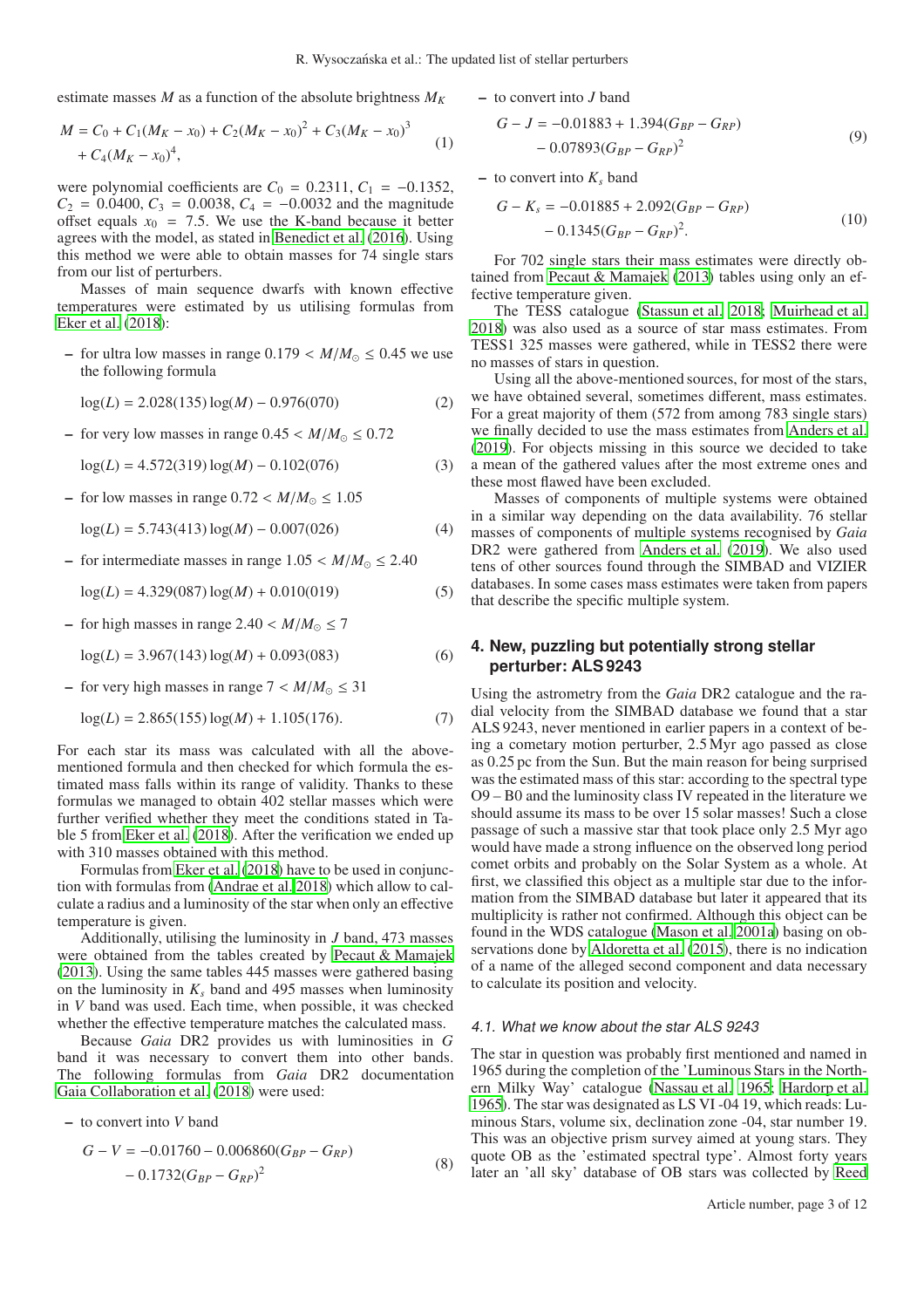[\(2003](#page-11-7), [2005\)](#page-11-8) and he assigned a new name to this star: ALS 9243. This name will be used throughout the present work.

Later on, this star has been also included in large modern catalogues: Tycho-2 (as TYC 4809-2410-1, [Høg et al.](#page-10-10) [2000\)](#page-10-10), 2MASS (as J06593022-0448438, [Cutri et al. 2003\)](#page-10-25) and finally *Gaia* DR2 (as DR2 3101630187797866112, [Gaia Collaboration et al. 2018](#page-10-0)).

In an elegant paper by [Graham \(1971](#page-10-26)) the photometric distance to this star was first estimated, as well as its radial velocity. In the last row of his Table I one can find a distance modulus equal 11.9*<sup>m</sup>* (which is equivalent to the distance of 2.4 kpc, other distance estimates are presented in Table [1\)](#page-4-1) and  $v_r = 49.5 \text{ km s}^{-1}$ . In the same year [\(Crampton 1971\)](#page-10-27) the star was for the first time associated with the H II region and its spectral classification was narrowed down to B0 IV. A year later [Crampton](#page-10-28) [\(1972\)](#page-10-28) published radial velocity measurements of the star in question, again using the objective prism, ranging from 26 to  $55 \text{ km s}^{-1}$  during a ten day interval.

Recently a paper by [Anders et al. \(2019\)](#page-10-18) appeared, where distances and astrophysical parameters of large number of *Gaia* DR2 stars are recalculated. For ALS 9243 they obtained a distance of about 93 pc and a mass of only 0.65  $M_{\odot}$ . These results strongly depend on *Gaia* DR2 results for this star. However, it should be noted, that the most preferred *Gaia* DR2 [\(Gaia Collaboration et al. 2018\)](#page-10-0) astrometry quality indicator, a re-normalised unit weight error  $(RUWE)^{1}$  $(RUWE)^{1}$  $(RUWE)^{1}$  for ALS 9243 equals 6.97 while the upper RUWE limit for 'good' astrometric solutions is  $1.4<sup>2</sup>$  $1.4<sup>2</sup>$  $1.4<sup>2</sup>$ .

#### 4.2. Atmospheric parameters of ALS 9243

We tried to solve this puzzling inconsistency in ALS 9243 parameters. In January 2020 on our kind request three spectra with the fiber fed echelle spectrograph ESPERO connected to the 2-m telescope in Rozhen National Astronomical Observa-tory [\(Bonev et al.](#page-10-29) [\(2017\)](#page-10-29)) with resolving power  $R \sim 40000$  and in range from 410 to 950 nm were obtained. In our (still simplified and approximate) analysis presented below we used only one spectrum observed on 9th January due to its better quality, where measured signal-to-noise ratio was between 30-40.

The atmospheric parameters: an effective temperature  $T_{\text{eff}}$ , a surface gravity log *g* and a projected rotational velocity *v* sin *i* were calculated using the iSpec code [\(Blanco-Cuaresma 2019](#page-10-30); [Blanco-Cuaresma et al. 2014](#page-10-31)). The observed spectrum was compared with a grid of fluxes BSTAR2006 [\(Lanz & Hubeny 2007\)](#page-10-32) created with TLUSTY model atmospheres and SYNSPEC spectra. We used stellar atmosphere models which are metal lineblanketed, non-LTE, plane-parallel, and we examine hydrostatic atmospheres.

At first, the effective temperature and the surface gravity were estimated using the Balmer lines  $H\alpha$  and  $H\beta$ . For hot stars  $(T_{\text{eff}} > 8000 \text{ K})$  Balmer lines are sensitive to the log *g* parameter thus both  $T_{\text{eff}}$  and log *g* parameters were derived simultaneously. Additionally, we assumed a microturbulence velocity of 2 km s<sup>-1</sup> and a macroturbulence of 0 km s<sup>-1</sup>. The metallicity [M/H] value was fixed to 0.0 dex. In our calculation we also used the six neutral and ionized helium lines (He I, He II), which are well visible in the ALS 9243 spectrum, such as He II (468.6, 471.4 nm) and He I (501.6, 587.5, 667.8, 706.7 nm). The ob-



<span id="page-3-2"></span>Fig. 1. Comparison of the observed spectrum (black color) and synthetic ones (with different colors) of the  $H\beta$  region and He I lines. For He I lines different colors correspond to synthetic spectra calculated for various  $T_{\text{eff}}$ , log g and *vsini* within the error limits (respectively aquamarine:  $T_{\text{eff}} = 26000 \text{ K}$ ,  $\log g = 3.7 \text{ dex}$ ,  $v \sin i = 10 \text{ km s}^{-1}$ ; blue:  $T_{\text{eff}} =$ 28 000 K, log *g* = 3.9 dex, *v*sin*i* = 15 km s<sup>−</sup><sup>1</sup> ; red: *T*eff = 30 000 K, log *g*  $= 4.2$  dex,  $v\sin i = 20$  km s<sup>-1</sup>).

tained effective temperature is  $28000 \pm 2000$  K,  $\log g = 3.9 \pm 10^{-10}$ 0.3 and  $v\sin i = 15 \pm 5$  km s<sup>-1</sup>. The comparison of the observed and synthetic spectra within the error limits of  $H\alpha$  and two He lines is shown in Fig. [1.](#page-3-2)

To evaluate the uncertainties of all determined parameters we took into account the difference in values calculated separately from the lines. The obtained uncertainties are mainly caused by low signal-to-noise ratio and continuum normalization process of the echelle spectra during which it is difficult to recover the original line profiles. The estimated atmospheric parameters for ALS 9243 object should be verified in the future from a spectrum of a better quality, with the signal-to-noise ratio of at least 100.

Our temperature measurement is in good agreement with most of the previous spectral type determinations (Table [2\)](#page-4-2). The obtained temperature and log *g* correlate with B0 spectral type and subgiant luminosity class IV. According to [Straižys \(1992](#page-11-9)) tables this corresponds to the mass of  $\sim$  22  $M_{\odot}$ .

#### 4.3. Call for observations

The trigonometric distance obtained by *Gaia* DR2 seems to be highly inconsistent with the luminosity and the visual magnitude of such a massive star. The star should be much farther. On the other hand, the J-H color index (fluxes in J and H band were taken from [Cutri et al. \(2003\)](#page-10-25), values of 9.692 and 9.553 respectively, were adopted) of the star suggests a lower temperature of about 6800 K. All this contradictory results could be explained for example with the extremely high extinction. In the line of sight we have a molecular cloud SH2-287. However, the cloud might be in the star background or closer to us, and the distance of the SH2-287 is estimated to be 2.1 kpc [\(Neckel & Staude 1992\)](#page-11-10). The striking discrepancy between the trigonometric and photometric results should be explained with future observations.

We would like to encourage observers to make an effort to clarify this situation by taking high quality positional and spectro-photometric observations of ALS 9243. Our preliminary attempt revealed that it is a difficult object as it is not so bright

<span id="page-3-0"></span><sup>1</sup> see: Lindegren, L. 2018, Considerations for the Use of DR2 Astrometry, Tech. rep., available at [http://www.rssd.esa.int/doc\\_fetch.php?id=3757412](http://www.rssd.esa.int/doc_fetch.php?id=3757412)

<span id="page-3-1"></span><sup>2</sup> see *Gaia* Data Release 2 Documentation (release 1.2), Section 14.1.2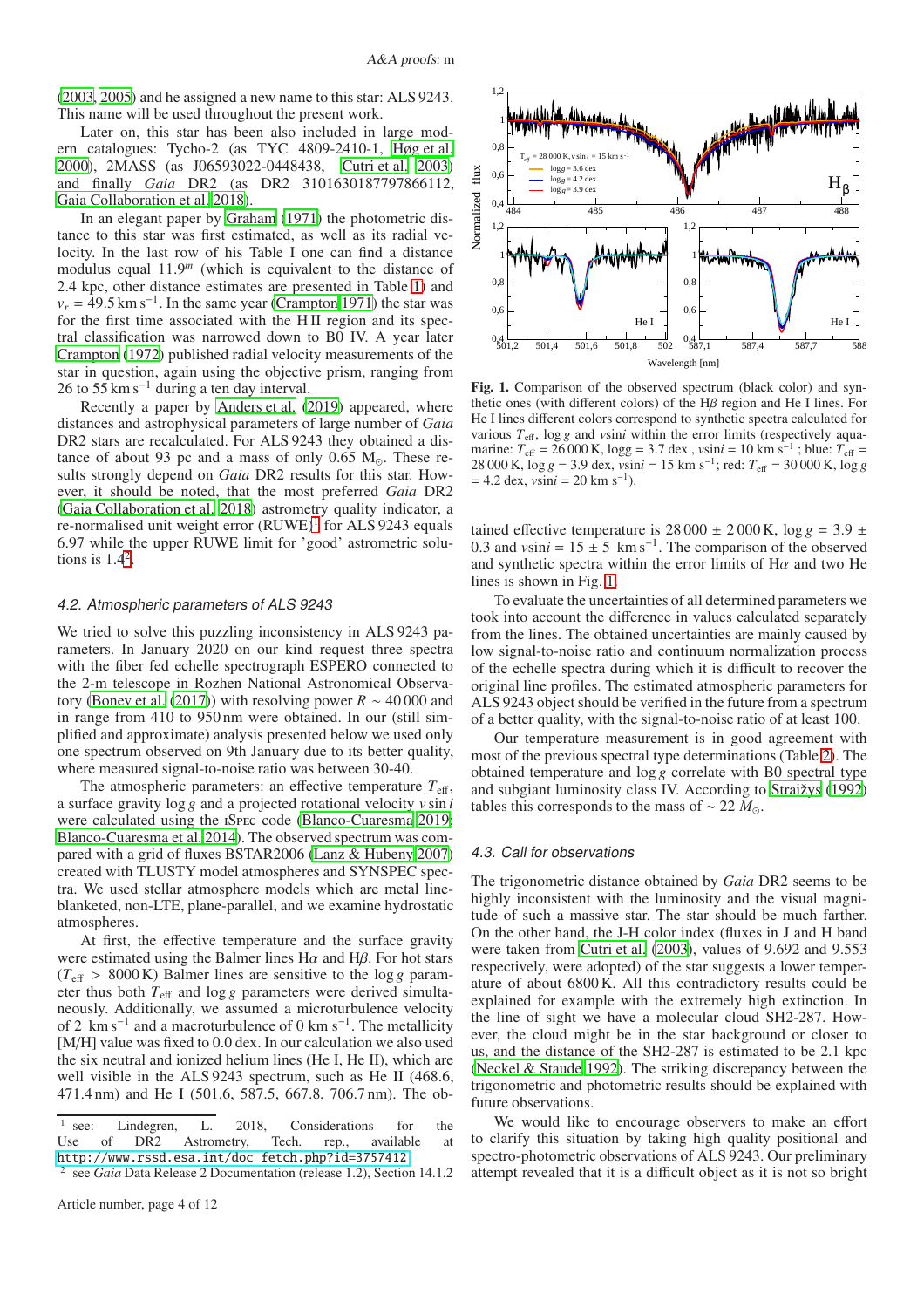<span id="page-4-1"></span>

|  |  | <b>Table 1.</b> ALS 9243 distance estimates and measurements |
|--|--|--------------------------------------------------------------|
|--|--|--------------------------------------------------------------|

| distance [pc]      | method             | ref                                                    |
|--------------------|--------------------|--------------------------------------------------------|
| 2400               | photometric        | Graham (1971)                                          |
| $3300 \pm 800$     | photometric        | Avedisova & Kondratenko (1984)                         |
| $31(-21 + \infty)$ | trig. parallax     | Tycho-1 (ESA 1997)                                     |
| $86 (-35 + 83)$    | photometric        | Ammons et al. (2006)                                   |
| 256                | photometric        | Pickles & Depagne (2010)                               |
| 2900               | photometric        | Garmany et al. (2015)                                  |
| 3200               | photometric        | Aldoretta et al. (2015)                                |
| 443                | photometric        | Stassun et al. (2018)                                  |
| $94.7(-3.5 + 3.7)$ | trig. parallax     | Gaia DR2 (Gaia Collaboration et al. 2018)              |
| $94.5(-3.3 + 4.0)$ | trig. parallax     | Bailer-Jones et al. (2018b, based on <i>Gaia DR2</i> ) |
| $93(-4 + 6.0)$     | photo-astrometric' | Anders et al. (2019, based on <i>Gaia DR2</i> )        |

<span id="page-4-2"></span>Table 2. ALS 9243 spectral classifications

| $\overline{\text{Teff}}$ [K] | <b>Spectrum</b> | Luminosity class | $\mathbf{M}_V$ | ref                              |
|------------------------------|-----------------|------------------|----------------|----------------------------------|
|                              | OВ              |                  |                | Nassau et al. (1965)             |
|                              |                 |                  | $-3.4m$        | Graham (1971)                    |
|                              | B0              |                  |                | Crampton (1971)                  |
|                              | 09.5            |                  | $-2.29m$       | Georgelin et al. (1973)          |
|                              | <b>B0.5</b>     |                  |                | Mayer & Macák (1973)             |
|                              | O9.5            |                  |                | Moffat et al. (1979)             |
| 6608                         |                 |                  |                | Ammons et al. (2006)             |
|                              | F5              |                  |                | Pickles & Depagne $(2010)$       |
|                              |                 |                  | $-3.6m$        | Garmany et al. (2015)            |
|                              | O9.7            |                  |                | Aldoretta et al. (2015)          |
| 7773                         |                 |                  |                | Stassun et al. (2018)            |
| 6185                         |                 |                  |                | Gaia Collaboration et al. (2018) |
| 5461                         |                 |                  |                | Anders et al. (2019)             |

and it is visible on the background (or surrounded by) a H II nebula. The most striking controversy is the distance: 0.1 or over 2 kpc. Also its mass estimates vary from 0.5 up to over 20 *M*⊙.

For now, in the absence of a clear explanation of the discrepancies found in the literature, we decided to keep this star in our list, use the *Gaia* DR2 astrometry and a 'compromise' mass of  $2 M_{\odot}$ .

#### <span id="page-4-0"></span>**5. Multiples**

Almost all previously published lists of stars passing through the close solar neighbourhood [\(García-Sánchez et al.](#page-10-2) [\(2001](#page-10-2)), Dybczyński (2006), [Jiménez-Torres et al. \(2011](#page-10-5)), [Dybczynski & Berski \(2015\)](#page-10-8), [Bailer-Jones](#page-10-9) [\(2015a](#page-10-9)), ´ [Bailer-Jones et al. \(2018a\)](#page-10-14), and [Bailer-Jones \(2018\)](#page-10-11)) contain only objects considered as single stars even if they are, in reality, parts of multiple systems. Treating components of multiple systems as single stars often leads to misleading conclusions. While a particular component of multiple seems to encounter the Sun at a very small distance, a center of mass of this multiple can even move in another direction.

Because stellar systems are statistically more massive than single stars, and therefore can act as more significant perturbers, in our work we tried to analyse as many cases of multiplicity as possible. Each star from our list was checked whether it is a component of a system. An identification of multiple systems was done utilizing the SIMBAD database and this explains why our search for multiples was generally limited to stars mentioned in earlier papers. New potential perturbers found only thanks to the *Gaia* cannot be checked for multiplicity – to the best of our knowledge no studies were published identifying all cases (or even the significant part of cases) of multiple systems in *Gaia* DR2.

While the SIMBAD database facilitated our work on this subject, we had to check each case carefully by an extended research. Some stars identified in SIMBAD as components of multiple systems are, in fact, single stars, having for example completely different parallaxes. Their alleged multiplicity can, for example, remain from the time where they were observed close to other stars and thought to be dynamically bound to them. On the other hand, although some stars are definitely parts of multiple systems, we sometimes had to treat the whole system as a single star due to the data incompleteness.

It is important to mention that the most reliable center of mass kinematic parameters can be obtained only when the fiveparameter astrometry and the radial velocity are given for all components for the same epoch which is nearly never the case.

For most of the multiple systems we calculated their center of mass parameters with data available in *Gaia* DR2 or with data available in the SIMBAD database. Only in four cases specific systems were described in dedicated papers and we relied on the data found therein.

In Sect. [6](#page-5-0) several interesting cases of stellar system investigated by us are described. These systems were either thoroughly examined by us and for the first time classified as multiple stellar perturbers (despite the fact that some individual components of these systems were previously suggested as stellar perturbers) or, by considering their multiplicity, we ruled them out from the list of potential stellar perturbers. Where possible, a comparison with the results found in papers listed in Sect. [2](#page-1-0) is given.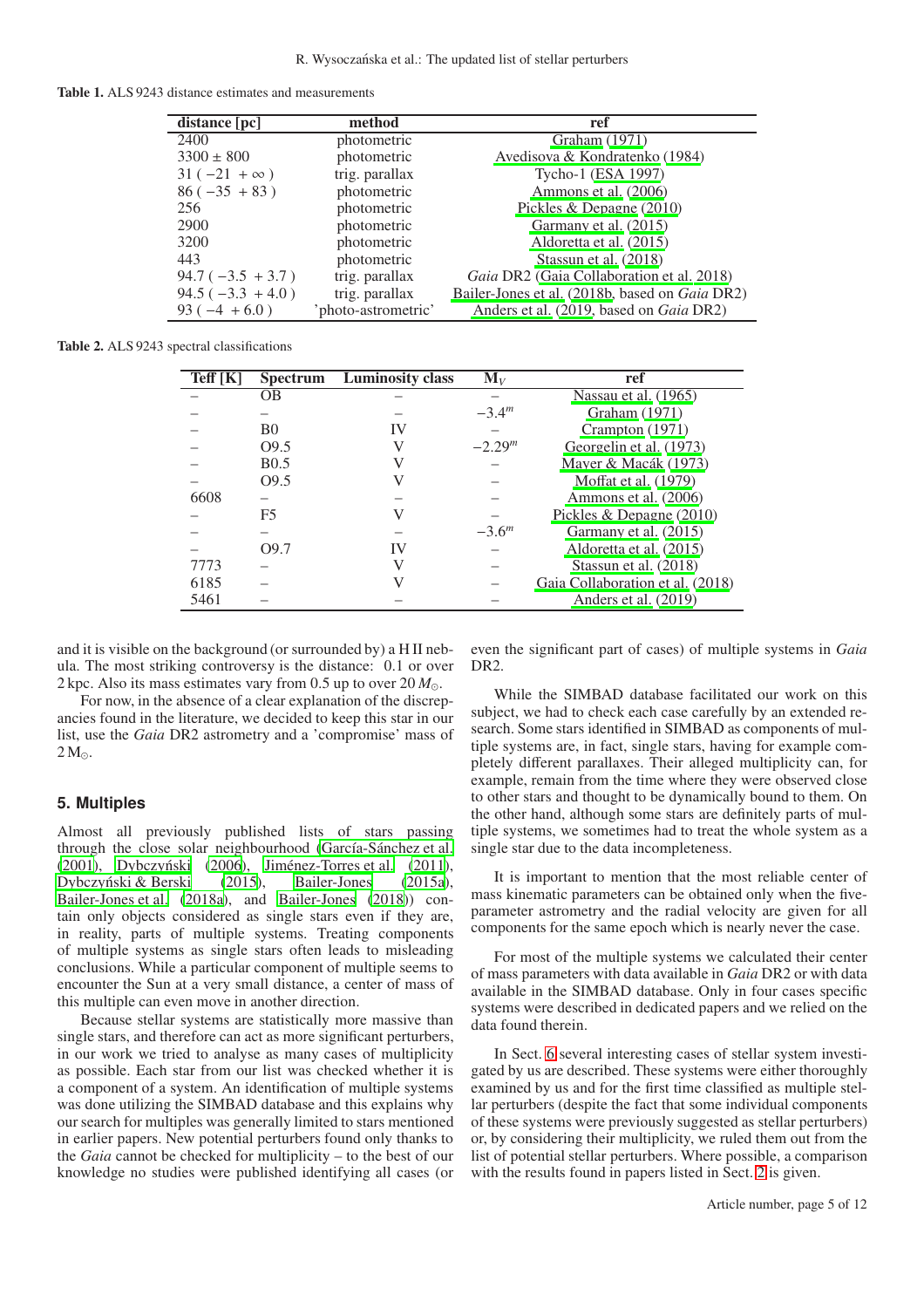# <span id="page-5-0"></span>**6. Multiples – special cases**

# 6.1. Algol

Algol, know also as  $\beta$  Persei, is a very bright hierarchical system. It consists of a close binary stellar system with a more distant tertiary component. Algol's components were not separated in the SIMBAD database. In the past it was treated as a single star and was classified as stellar perturber by many authors: [García-Sánchez et al.](#page-10-2) [\(2001\)](#page-10-2), Dybczyński (2006), [Jiménez-Torres et al. \(2011\)](#page-10-5), and Dybczyński & Królikowska [\(2015](#page-10-6)). Despite a rather distant passage near the Sun (over 3 pc) this perturber is rather important in near-parabolic comet motion studies due to its large systemic mass and a very small systemic velocity relative to the Sun.

In *Gaia* DR2 catalogue one of the components of this system has its right ascension and declination measured but there are no parallax, proper motion, and radial velocity data and, more importantly, there are no clues which component was observed.

Taking this into account, we decided to rely on data found in the another source. Based on observations focused on Algol and UX Arietis, [Peterson et al.](#page-11-14) [\(2011\)](#page-11-14) published a parallax, a declination, a right ascension, both proper motion components and a radial velocity of the center of mass of this triple system. We adopted these values which are listed in Table [3.](#page-6-0)

In view of these values, the Algol system, with its total mass equal to 6.0 *M*⊙, is the most massive perturber in our list. In fact we use the proximity threshold of 4 pc when constructing our list of perturbers to keep the Algol system included. Using the input values presented in Table [3](#page-6-0) we have obtained a minimal distance of 3.78 pc during the closest approach to the Sun which took place 13.06 Myr ago with the relative velocity of only 2.17 km s<sup>-1</sup>. Two last values mentioned makes Algol's encounter the oldest and slowest one from among all perturbers in our list. It is worth to mention that the data from [Peterson et](#page-11-14) al. [\(2011](#page-11-14)) significantly changed these parameters. The previously used values, derived on the basis of [Lestrade et al. \(1999](#page-10-37)) or Hipparcos catalogue read: the minimal distance of ∼ 3 pc, the closest approach at  $6 - 7$  Myr ago with the relative velocity of  $4 \text{ km s}^{-1}$ .

# 6.2. ρ Orionis

 $\rho$  Orionis is a spectroscopic binary classified as stellar perturber by Dybczyński & Królikowska (2015). It was then treated as a single star, as its components are not listed separately in XHIP [Anderson & Francis \(2012](#page-10-7)) which was the only source of the 6D stellar data used by the authors.

Thanks to *Gaia* DR2 we were able to update data concerning this system. Both of its components were identified by us in *Gaia* DR2 catalogue as *Gaia* DR2 3235349837026718976 and *Gaia* DR2 3235349940105933568 objects. The second one do not have the radial velocity measured in *Gaia* DR2, so we adopted the value from [Malaroda et al. \(2006\)](#page-10-38). We used masses from [Tokovinin \(2018](#page-11-15)) where it is suggested that  $\rho$  Orionis is a triple system, but, due to lack of any positional information about the third component, we decided to assume that it is a binary system.

New data allowed us to calculate the center of mass parameters and the new parameters of the approach. While in Dybczyński & Królikowska [\(2015\)](#page-10-6) the minimal distance from the Sun was equal to 3.23 pc, now it is over 17 pc. The encounter happened 2.60 Myr ago at the relative velocity of 46.14 km s<sup>-1</sup>.

As it can be seen, an improvement of the quality of the data and the confirmation of the binary character of the object in ques-

tion cancelled the importance of  $\rho$  Orionis as a stellar perturber of cometary motion.

# 6.3. Ross 614

Ross 614 was at first discovered as a single star by [Ross](#page-11-16) [\(1927\)](#page-11-16). Then, [Reuyl](#page-11-17) [\(1936\)](#page-11-17) detected the second component of this very low mass system which consists of red dwarfs. Later it was a subject of extensive studies, the most recent ones were conducted by [Ségransan et al. \(2000\)](#page-11-18), [Gatewood et al. \(2003\)](#page-10-39), and [Kervella et al. \(2019\)](#page-10-40).

Only one component of Ross 614 can be found in the *Gaia* DR2 catalogue, where it is identified as *Gaia* DR2 3117120863523946368, but it does not have its radial velocity measured. For the second component, even in the SIMBAD database, data are incomplete.

Although above-mentioned papers in-depth examine nature of this stellar system, data found therein are not sufficient enough for our purpose.

For this reason, our decision was to take masses of both components from [Anders et al.](#page-10-18) [\(2019\)](#page-10-18) but use astrometry done only for Ross 614A. Incomplete data from *Gaia* DR2 were augmented with radial velocity from [Gontcharov](#page-10-41) [\(2006\)](#page-10-41).

With these values adopted our calculations show that this system encountered the Sun vicinity 0.09 Myr ago at a distance of 3.25 pc. Relative velocity at the time of approach was  $27.18$  km s<sup>-1</sup>.

In comparison with results obtained in the past, minimal heliocentric distance of Ross 614 increased. In XHIP catalogue [Anderson & Francis \(2012\)](#page-10-7), so also in Dybczyński & Królikowska (2015), it was equal to 3.03 pc. In order to obtain more reliable parameters of the approach new astrometry for the second component (Ross 614B) is needed.

# 6.4. α Canis Majoris

 $\alpha$  Canis Majoris, known also as Sirius is a visual binary containing Sirius A which is the brightest star in the sky and Sirius B, the nearest white dwarf. There was a long-lasting discussion whether there is a third body in that system because of irregularities in orbits of Sirius A and B. This possibility was probably ruled out by extensive studies, see for example [Bond et al.](#page-10-42) [\(2017\)](#page-10-42).

Sirius was earlier classified as stellar perturber by [García-Sánchez et al.](#page-10-2) [\(2001\)](#page-10-2), Dybczyński [\(2006\)](#page-10-4), [Jiménez-Torres et al. \(2011\)](#page-10-5), and Dybczyński & Królikowska [\(2015\)](#page-10-6) but in none of these papers the multiplicity was considered.

In *Gaia* DR2 only one component is included as *Gaia* DR2 2947050466531873024, but it does not have radial velocity measured and there is also no radial velocity in SIMBAD database. For that reason, because we were unable to calculate center of mass parameters, we decided to use values found in [Gatewood & Gatewood](#page-10-43) [\(1978\)](#page-10-43) augmented with new measurements of masses from [Bond et al. \(2017\)](#page-10-42). The values adopted here are listed in Table [4](#page-6-1) were positions and proper motions are given in relation to 1950.0 epoch in FK4 frame. They were further recalculated to be consistent with other data.

From these data we obtained parameters of the encounter with the Sun which will happen at 2.41 pc in 0.06 Myr. This result is generally in agreement with minimal heliocentric distances obtained earlier. The relative velocity at the time of the approach will be equal to 18.49 km s<sup>-1</sup> which makes it a rela-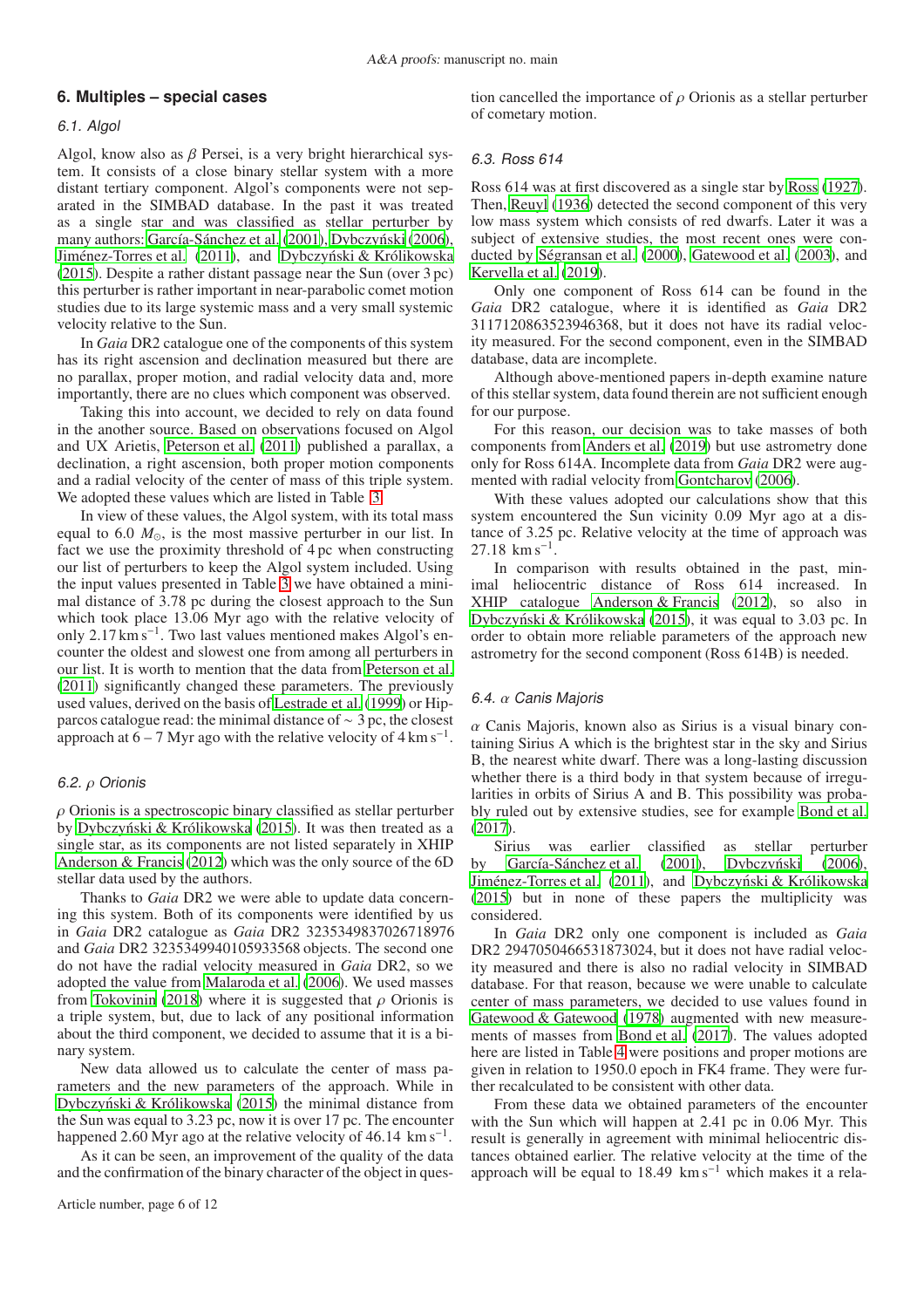#### <span id="page-6-0"></span>Table 3. Algol system center of mass parameters

| parameter                     | value                                             | unit          |
|-------------------------------|---------------------------------------------------|---------------|
| parallax                      | $34.7 \pm 0.6$                                    | mas           |
| primary mass                  | 3.70                                              | $M_{\odot}$   |
| secondary mas                 | 0.79                                              | $M_{\odot}$   |
| tertiary mass                 | $1.51 \pm 0.02$                                   | $M_{\odot}$   |
| right ascension proper motion | $2.70 \pm 0.07$                                   | mas $yr^{-1}$ |
| declination proper motion     | $-0.80 \pm 0.09$                                  | mas $yr^{-1}$ |
| radial velocity               | 2.1                                               | $km s^{-1}$   |
| right ascension               | $3^{h}08^{m}10\overset{\text{s}}{.}13241 \pm 0.7$ | mas           |
| declination                   | $40^{\circ}57'20''3353 \pm 0.6$                   | mas           |

<span id="page-6-1"></span>Table 4. α Canis Majoris center of mass parameters (position and proper motions for 1950.0 epoch in the FK4 frame).

| parameter                     | value                 | unit                       |
|-------------------------------|-----------------------|----------------------------|
| parallax                      | $0.3777 \pm 0.0031$   | mas                        |
| primary mass                  | $2.063 \pm 0.023$     | $M_{\odot}$                |
| secondary mas                 | $1.018 \pm 0.011$     | $M_{\odot}$                |
| right ascension proper motion | $-0.0379$             | s $yr^{-1}$<br>" $yr^{-1}$ |
| declination proper motion     | $-1.211$              |                            |
| radial velocity               | $-7.6$                | $km s^{-1}$                |
| right ascension               | $6h42m56s73$          |                            |
| declination                   | $-16^{\circ}38'46''4$ |                            |

tively slow passage.  $\alpha$  Canis Majoris system is one of the more massive objects on our perturber list.

## 6.5. γ Leonis

The WDS catalogue [\(Mason et al. \(2001a\)](#page-10-22)) identifies four components of  $\gamma$  Leonis system. We conducted in-depth investigation to verify whether these components belong to the system.

While two of them (WDS J10200+1950A and WDS J10200+1950B) have exactly the same parallax of 25.96 mas, for the third one (WDS J10200+1950Ca,Cb) the parallax equals 201.3683 mas, and for the forth one (WDS J10200+1950D) it is measured to be 1.4566 mas. All these values were taken form the SIMBAD database. As it can be seen, only the first two components actually create a binary system. In the light of available data, two later components were treated by us as single stars that happen to be visually close to the system.

We decided to calculate the center of mass parameters for  $\gamma^1$  Leonis and  $\gamma^2$  Leonis. None of the components is in *Gaia* DR2 catalogue, so all data were taken from the SIM-BAD database.  $\gamma^1$  Leonis has its mass (1.41  $M_{\odot}$ ) estimated in [Niedzielski et al.](#page-11-19) [\(2016\)](#page-11-19). For  $\gamma^2$  Leonis we have to adopt a crude mass estimate of 1.50 *M*<sup>⊙</sup> basing on a spectral type. For this system we calculated the minimal heliocentric distance and it came to be 33.32 pc and will occur in 0.26 Myr at the relative velocity equal to 73.06 km s<sup>-1</sup>. These values ruled  $\gamma$  Leonis out from our final list of stellar perturbers.

WDS J10200+1950Ca,Cb is treated as a single star and as such it is included in the RECONS<sup>[3](#page-6-2)</sup> list of the one hundred nearest star systems. It is also included in *Gaia* DR2 catalogue as *Gaia* DR2 625453654702751872 were it does not have the radial velocity measured. We augmented data from *Gaia* DR2 with a radial velocity from SIMBAD database and a mass of 0.467 *M*<sup>⊙</sup> from TESS1 catalogue. Our results show that this star encountered the Sun 0.21 Myr ago at the minimal distance of 3.41 pc and the relative velocity of  $17.14 \text{ km s}^{-1}$ .

For WDS J10200+1950D, identified also as *Gaia* DR2 625453856566097024, data from *Gaia* DR2 were used and 1.04 *M*<sub>⊙</sub> mass from [Deka-Szymankiewicz et al. \(2018](#page-10-44)) was adopted. The minimal distance of 638.01 pc was obtained and we can state that this star is definitely not a stellar perturber of long period comets motion.

These examples show that, when it comes to multiple systems, we can not even rely on data found in databases concerning multiple systems and a careful investigation of each alleged component is necessary.

#### 6.6. α Centauri

 $\alpha$  Centauri system with its three components is the nearest stellar system to the Sun. It comprise of  $\alpha$  Cen A, a solar-like star,  $\alpha$  Cen B which is a cooler dwarf, and Proxima, a cool red dwarf, recently recognized to be a host of the nearest exoplanet – Proxima Centauri b.

All of its components were classified as stellar per-turbers in [García-Sánchez et al. \(2001\)](#page-10-2), Dybczyński [\(2006\)](#page-10-4), [Jiménez-Torres et al. \(2011\)](#page-10-5), Dybczyński & Królikowska [\(2015\)](#page-10-6), and [Bailer-Jones \(2015a\)](#page-10-9), but only in Dybczyński & Królikowska (2015)  $\alpha$  Centauri was treated as a multiple system and center of mass parameters were calculated to obtain the minimal heliocentric distance.

Since α Cen A and α Cen B are not included in *Gaia* DR2 catalogue and Proxima does not have its radial velocity measured in *Gaia* DR2 we based our calculation on the heliocentric coordinates given in the Galactic frame found in [Kervella et](#page-10-45) al. [\(2017\)](#page-10-45), summarized in Table [5.](#page-7-1)

From these values we obtained the center of mass parameters for the system and the parameters of the closest approach to the Sun which will happen in 0.03 Myr at the distance of 0.97 pc, and with the relative velocity of  $32.35 \text{ km s}^{-1}$ . This result is generally in agreement with the values previously published for components of  $\alpha$  Centauri.

<span id="page-6-2"></span><sup>3</sup> http://www.recons.org/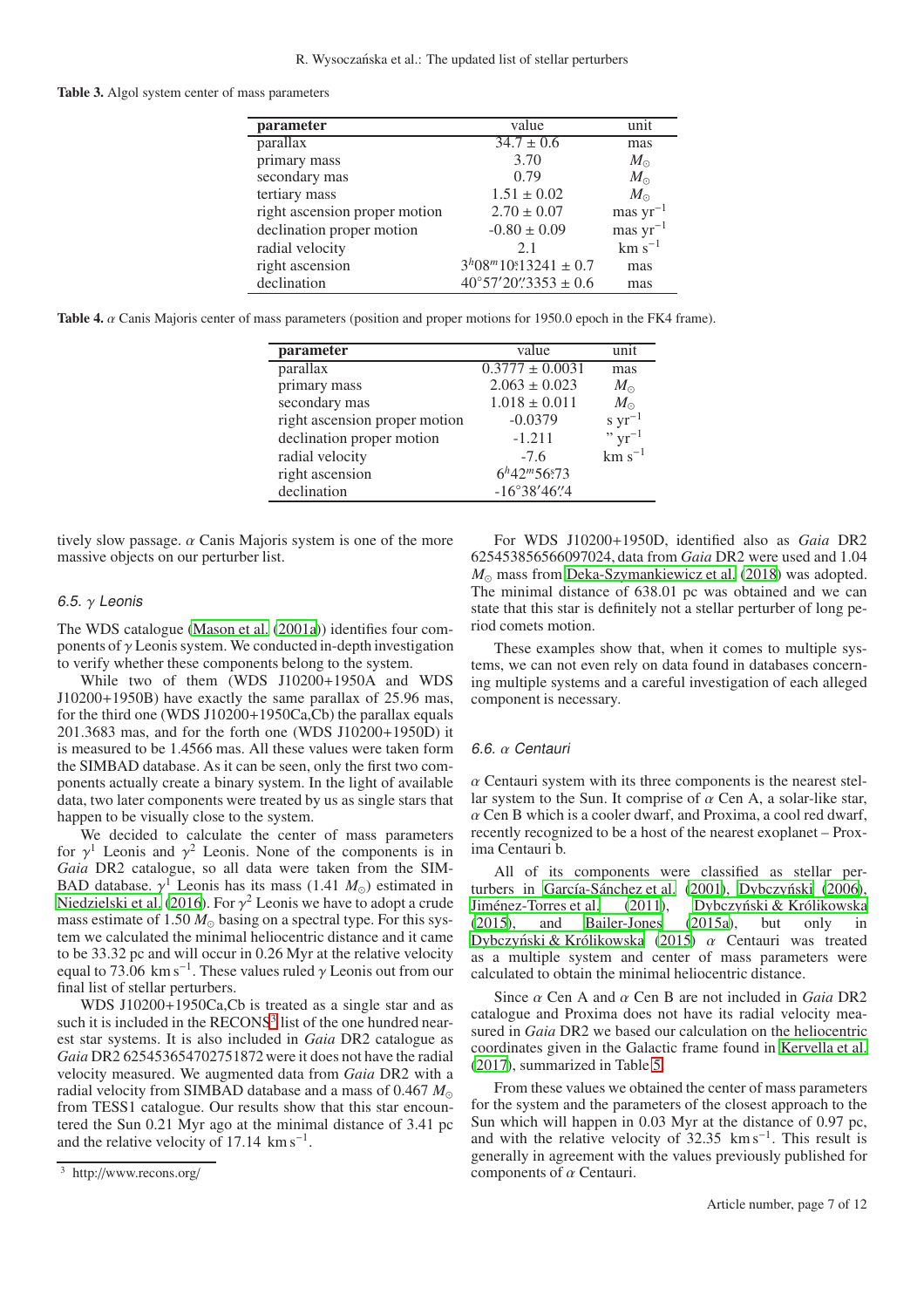<span id="page-7-1"></span>Table 5. Heliocentric coordinates and space velocity components of  $\alpha$  Centauri AB and Proxima in the Galactic frame

| $parameter(\overline{unit})$ | $\alpha$ Cen           | Proxima                |
|------------------------------|------------------------|------------------------|
| $\overline{X(pc)}$           | $0.95845 \pm 0.00078$  | $0.90223 \pm 0.00043$  |
| $Y$ (pc)                     | $-0.93402 \pm 0.00076$ | $0.93599 \pm 0.00045$  |
| $Z$ (pc)                     | $-0.01601 \pm 0.00001$ | $-0.04386 \pm 0.00002$ |
| $XV$ ( $kms^{-1}$ )          | $-29.291 \pm 0.026$    | $-29.390 \pm 0.027$    |
| $\rm YV~(kms^{-1})$          | $1.710 \pm 0.020$      | $1.883 \pm 0.018$      |
| $ZV$ (kms <sup>-1</sup> )    | $13.589 \pm 0.013$     | $13.777 \pm 0.009$     |
| mass $(M_{\odot})$           | $2.0429 \pm 0.0072$    | $0.1221 \pm 0.0022$    |

#### 6.7. HD 239960

HD 239960, known also as Kruger 60, is a visual binary comprising of two M spectral type stars and it is supposed to be a host of a planetary system (see for example [Bonavita et al. \(2016\)](#page-10-46)). This stellar system was earlier identified as stellar perturber but its multiplicity has never been taken into account.

Recently both components of Kruger 60 were observed by *Gaia* and a new astrometry is available in the *Gaia* DR2 catalogue. Components of the system are designated as *Gaia* DR2 2007876324466455424 and *Gaia* DR2 2007876324472098432. For both of them the radial velocity is missing in this source.

Values from *Gaia* DR2 catalogue can be augmented with radial velocities found in the SIMBAD database and other sources. SIMBAD database contain values from the General Catalogue of Stellar Radial Velocities [\(Wilson](#page-11-20) [\(1953\)](#page-11-20)), -24.0 km s−<sup>1</sup> for HD 239960A and -28.0  $\mathrm{km\,s^{-1}}$  for HD 239960B, error of radial velocity is in both cases estimated to be 5  $\rm km\,s^{-1}$ . There is no indication on epochs of observation when these values were measured. In the literature it is possible to find values of radial velocities of these stars ranging from -36.0 to -16 km s<sup>-1</sup> but often without any information on which component was observed.

Because the orbital period of Kurger 60 is estimated to be only 44.6 years [\(Bonavita et al. 2016\)](#page-10-46) we aimed to use positions, proper motions, and radial velocities referred to the same epoch. As it was at first impossible, we decided to use available data and calculate position and velocity of the center of mass. Positions, proper motions, parallaxes from *Gaia* DR2 were used in conjunction with radial velocities from [Wilson \(1953\)](#page-11-20) and masses found in [Bonavita et al. \(2016](#page-10-46)).

While working on the list of stellar perturbers described herein a second interstellar comet 2I/Brisov was discovered. We were involved in a study on its origin and Kruger 60 seemed to be a good candidate (for more details see Dybczyński et al. [\(2019](#page-10-47))). An in-depth investigation on data available for this stellar system showed us that they are insufficient to obtain reliable results. Thanks to Fabo Feng (via private communication) we have been given an access to the new, unpublished right ascension, declination, parallax, proper motions and the radial velocity of the center of mass of Kruger 60 which were calculated using PEXO package [\(Feng et al. 2019\)](#page-10-48) basing on data from HIPPAR-COS [\(van Leeuwen 2007\)](#page-11-2), WDS catalogue [\(Mason et al. 2001b\)](#page-11-21) and the recent LCES HIRES/Keck survey [\(Butler et al. 2017](#page-10-49)).

These data were further used to obtain parameters of the approach to the Sun. Kruger 60 is a future perturber. It will reach its minimal heliocentric distance of 1.81 pc in 0.09 Myr with the relative velocity equal to 38.03  $\rm km\,s^{-1}$ , This is a slightly smaller distance than presented in the recent paper by [Bailer-Jones](#page-10-9) [\(2015a\)](#page-10-9) were Kruger 60 was classified as a close approaching star but its multiplicity was not considered.



<span id="page-7-2"></span>Fig. 2. Histogram of minimal heliocentric distances. Distances were divided into two subsets. Green bars correspond to the encounters from the past, blue ones depict the minimal distances of approaches which will occur in the future. 643 stars with the minimal distances smaller than 4.0 pc were considered.

#### <span id="page-7-0"></span>**7. On-line database for stellar perturbers**

After collecting all necessary data we prepared a simple database containing all the data with their uncertainties and sources. We also included heliocentric rectangular position and velocity components in the Galactic frame together with the adopted mass estimates of all 820 considered perturbers. The whole set of these objects was numerically integrated back and forth in time taking into account all their mutual interactions and including the Galactic overall potential, as described in Dybczyński & Berski [\(2015\)](#page-10-8). Our results reveal that 714 of our perturbers encountered or will encounter the Sun within a distance smaller than 10 pc and 643 were or will be closer than 4.0 pc. We finally accepted this later proximity threshold as the one defining the potential perturber, just to keep the Algol system in our list. This system is important because of its large mass of  $6 M_{\odot}$  and extremely small relative velocity of  $2 \text{ km s}^{-1}$ . Finally, we keep data for all 820 objects in our database but we name only 643 of them as 'potential perturbers' of the near-parabolic comet motion. It is worth to mention that the final list includes 147 new objects for the first time qualified as potential stellar perturbers of long period comets motion.

The distribution of the minimal distances between these stars and the Sun is presented in Fig. [2.](#page-7-2) The number of the past perturbers is slightly greater than the number of the future ones due to a disproportion in data from the SIMBAD database (there are many more objects with positive radial velocity there). Such a disproportion can also be noticed in data from the *Gaia* mis-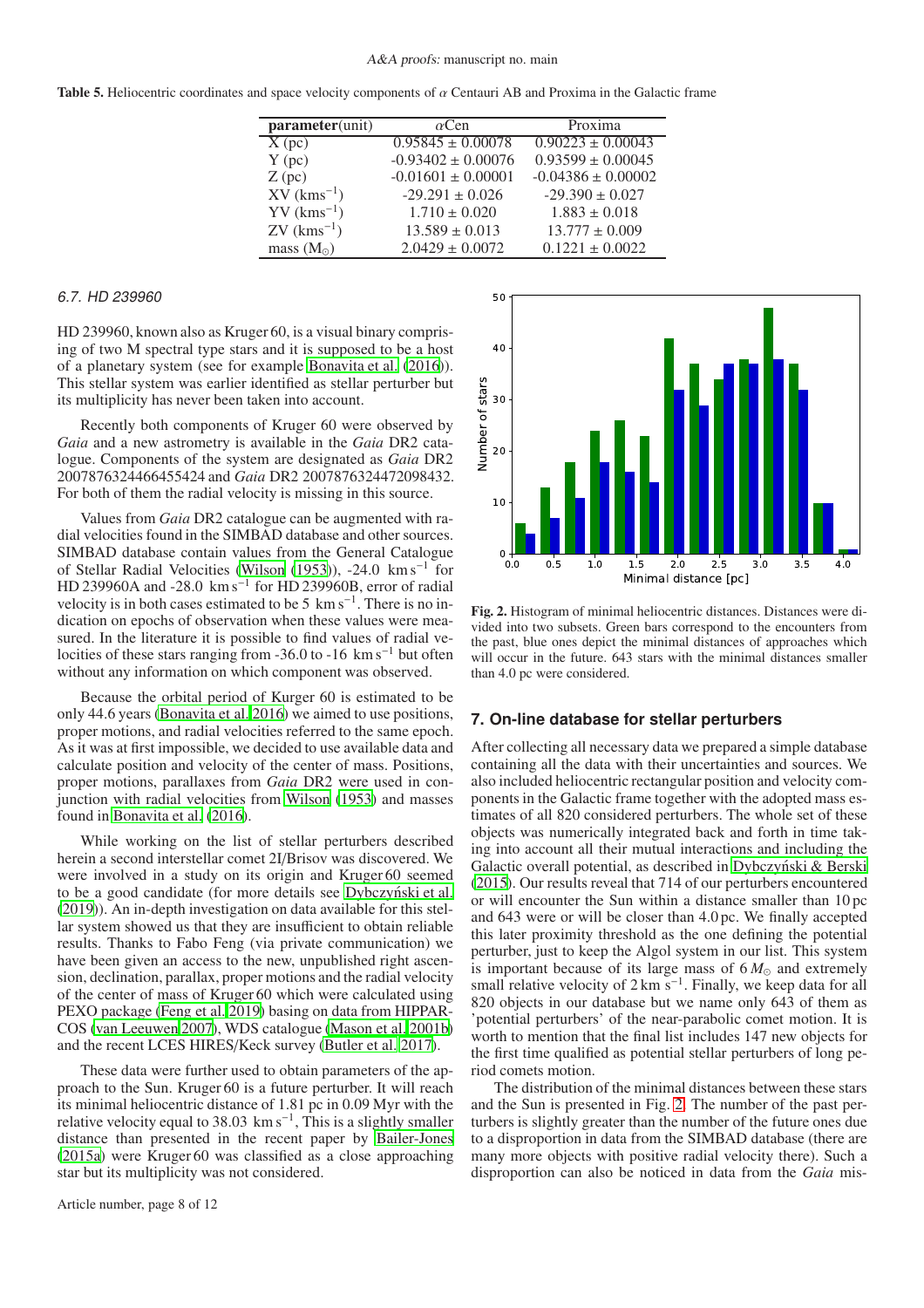

<span id="page-8-1"></span>Fig. 3. Nominal relative velocities, minimal heliocentric distances, and masses of objects included in our list. 613 stars were plotted. See text for a explanation.

sion, see for example results in [Bailer-Jones et al. \(2018a\)](#page-10-14) when the sample is limited to stars with minimal heliocentric distance smaller than 4 pc.

The obtained minimal distances from the Sun are also included in the database for all objects. Objects with the small minimal heliocentric distance will be used by us in the long period comets dynamical studies. All the remaining objects are placed in our database just for the record since they were mentioned in earlier papers. Some of them might return to the list of potential perturbers when new data will be gathered. As a consequence, one can trace how an importance of a specific object changes due to the improvement of data quality.

In Fig. [3](#page-8-1) we also present a three-parameter statistic of stars close passages near the Sun which includes the most important nominal parameters from the point of the star – comet interaction: minimal distances, relative velocities and masses of the perturbers. To increase the readability of this plot we additionally restrict ourselves to stars passing the Sun with a relative velocity smaller than 200  $\mathrm{km s}^{-1}$ . The purpose of this figure is only to graphically illustrate the content of our database, i.e. nominal parameters of potential perturbers. Readers interested in a detailed distribution of stars approaching the Sun and in the completeness of our current knowledge in this field should consult an extensive study by [Bailer-Jones \(2018\)](#page-10-11).

Our database is publicly available at the address: https://pad2.astro.amu.edu.pl/pub with a simple interface to access the data and their uncertainties, and the sources.

Various lists and statistics are also available and crucial results are made available for the download.

# <span id="page-8-0"></span>**8. Usefulness and importance of the new list of stellar perturbers**

As it was already stated, the aim of collecting the list of stars and stellar systems announced in this paper is to provide a tool for studying past and future motion of long period comets outside the planetary zone. We carefully selected all potential stellar perturbers of the LPCs motion basing on the contemporary sources of stellar data, mainly the *Gaia* DR2 catalogue [\(Gaia Collaboration et al. 2018\)](#page-10-0). The *Gaia* mission results are revolutionary in this respect – for example, before this mission we had no more than 130 thousand stellar parallaxes at our disposal, most of them from the Hipparcos catalogue [\(van Leeuwen](#page-11-2) [2007\)](#page-11-2). Now we can use over 1.3 billion parallaxes (see for example [Bailer-Jones et al. 2018b](#page-10-15)) in our search for potential LPCs motion perturbers.

The last paper that described the past and future motion of LPCs under simultaneous Galactic and stellar perturbations (Królikowska & Dybczyński 2017) used a list of 90 potential stellar perturbers selected on the basis of data from the XHIP catalogue [\(Anderson & Francis 2012\)](#page-10-7) which was a compilation of the Hipparcos mission results augmented with radial velocities available at that time. In that paper Królikowska  $& Dybczy$ ński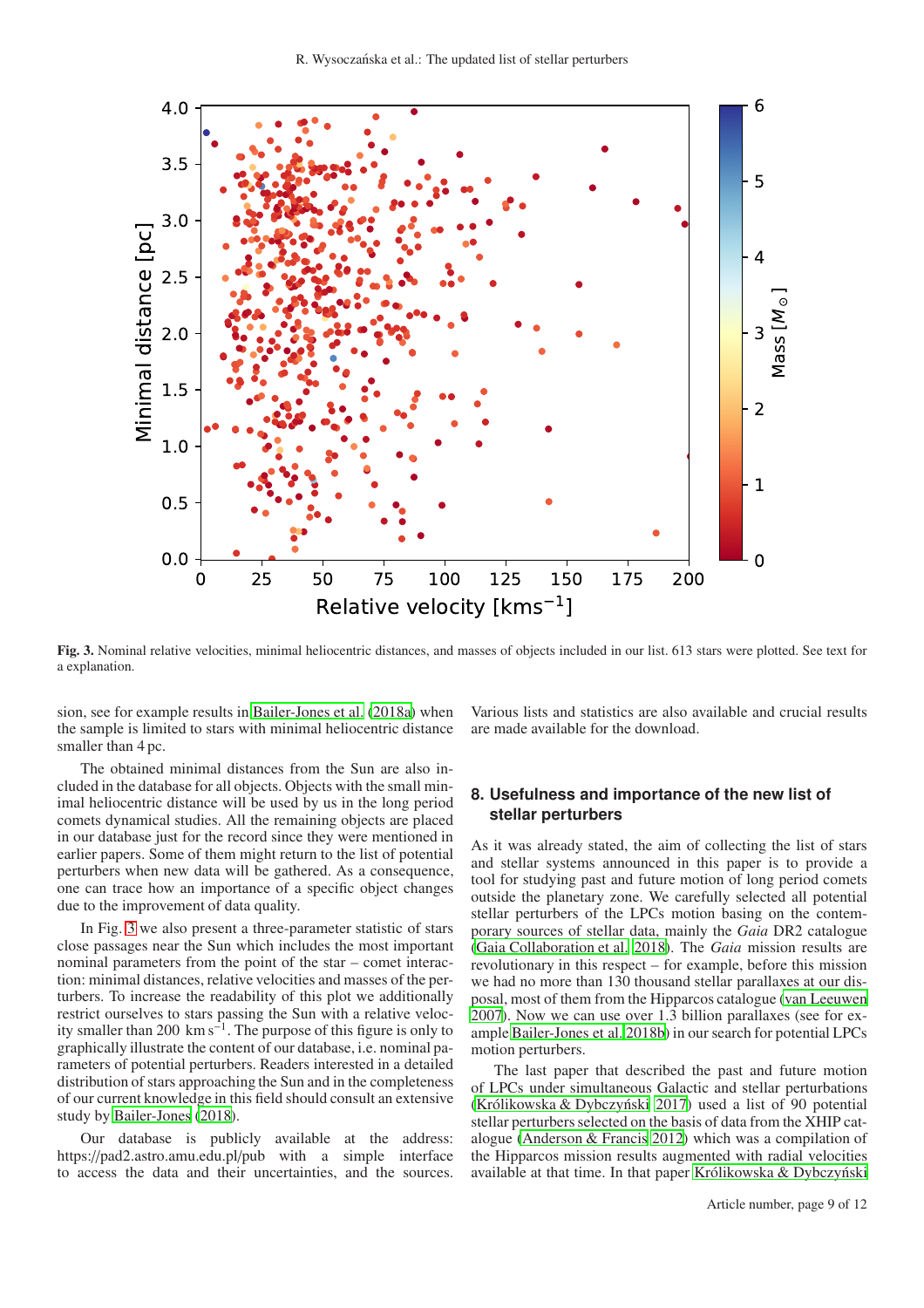<span id="page-9-0"></span>Table 6. Examples of the LPCs dynamical history results obtained with different models. For four representative comets we present the perihelion distance values: of the original orbit (the first row), at a previous perihelion but calculated without stellar perturbations (the second row), at a previous perihelion as obtained in Królikowska & Dybczyński [\(2017](#page-10-50)) (the third row) and in the last row also previous perihelion but obtained with the new list of perturbers. In the last three rows a previous perihelion distance is presented in the form of three deciles, 10, 50, and 90 percent.

|                                                                                                             | C/1993 F1             |                                                 | $C/1997$ BA6          |                        | C/1999 N4                                         |                        | C/2006E1              |                                                  |                       |                         |                                                  |                         |
|-------------------------------------------------------------------------------------------------------------|-----------------------|-------------------------------------------------|-----------------------|------------------------|---------------------------------------------------|------------------------|-----------------------|--------------------------------------------------|-----------------------|-------------------------|--------------------------------------------------|-------------------------|
| <i><u><b>O</b></u></i> original<br>$q_{prev}$ (Galaxy only)<br>$q_{prev}$ old model<br>$q_{prev}$ new model | 7.33<br>7.12<br>46.27 | $5.89950 + (-0.00007)$<br>8.16<br>7.92<br>58.31 | 9.76<br>9.44<br>68.13 | 15.90<br>16.89<br>3.10 | $3.440371 + (-0.000006$<br>19.54<br>20.67<br>3.92 | 24.74<br>26.08<br>7.36 | 6.36<br>6.33<br>72.07 | $5.504739 + (-0.000006$<br>6.44<br>6.41<br>74.29 | 6.54<br>6.50<br>75.87 | 22.78<br>21.55<br>21.91 | $6.03608 + (-0.00001$<br>31.80<br>29.96<br>25.69 | 48.86<br>46.00<br>52.01 |

[\(2017](#page-10-50)) studied a hundred of LPCs with large osculating perihelion distances and found no strong stellar perturbation effects.

Now we offer the updated list of 643 potential perturbers. Some of them can perturb cometary motion in a spectacular way, see Wysoczańska et al. (2020). But the effect of the newly obtained list of perturbers on motion of many more comets is also noticeable and very important. A paper describing this in great detail is in preparation, here we only show selected results for four comets to serve as an example. In Table [6](#page-9-0) we present previous perihelion distances (one orbital period to the past) for C/1993 F1, C/1997 BA6, C/1999 N4, and C/2006 E1, obtained using three different dynamical models. The starting perihelion distances of the original orbits are presented in the first row. Next three rows consists of previous perihelion distance values obtained without stellar perturbations, with an old dynamical model used in Królikowska  $&$  Dybczyński (2017) and using the list of stellar perturbers announced in this paper, respectively. These values are presented here as three deciles (10-50-90 percent) since the distribution of clones used for the uncertainty estimation is far from being Gaussian.

In Królikowska & Dybczyński (2017) a comet is classified as dynamically old if its previous perihelion distance is below 10 au. On the other hand, it is called dynamically new if the previous perihelion distance appears to be greater than 20 au. As it is easy to note, the usage of the new list of stellar perturbers reversed this classification for three of the presented comets. Such a change is noticed in a large percentage of almost 300 studied LPCs and will be described in a future paper (Dybczyński  $\&$ Królikowska, in preparation).

But there exist one important problem with the list of stellar perturbers announced in this paper – its name is ALS 9243. As it was described in detail in Sect. [4](#page-2-0) there exist a fundamental inconsistency in data available for this star: its distance obtained with the *Gaia* mission strongly disagrees with its previously published spectral type and luminosity class. This controversy may lead to two solutions:

- The distance based on *Gaia* DR2 is completely wrong, the star is much farther (say, over 2 kpc) and this completely rules out this star from a list of potential perturbes.
- The astrometric results presented in *Gaia* DR2 are approximately correct, which makes this star an important perturber since its nominal minimal distance from the Sun is as small as 0.25 pc and the approach occurred over 2 Myr ago, so almost all the observed LPCs can be affected it. But, to be able to calculate this effect, we need the mass of this star.

As it was described in detail in Sect. [4,](#page-2-0) the most often quoted spectral type and luminosity class of ALS 9243 is O9 IV (see

<span id="page-9-1"></span>Table 7. The influence of the assumed ALS 9243 mass on the previous perihelion distance of the same comets as presented in Table [6.](#page-9-0) The first row, labelled 'O', presents the starting perihelion distance of the original orbit. The last row, labelled 'G', presents the previous perihelion distance when all stellar perturbations were omitted. In the remaining rows the first column shows the assumed mass of ALS 9243 expressed in solar masses.

|      | $C/1993$ F1 | C/1997 BA6 | C/1999 N4 | C/2006E1  |
|------|-------------|------------|-----------|-----------|
| O:   | 5.8995      | 3.4404     | 5.5139    | 6.0361    |
| 18.5 | 58.0720     | 1486.4459  | 73.7724   | 2513.8460 |
| 10.0 | 58.0730     | 361.4909   | 73.7736   | 656.4899  |
| 5.0  | 58.0735     | 60.0877    | 73.7743   | 137.7216  |
| 2.0  | 58.0738     | 3.7164     | 73.7747   | 22.0914   |
| 1.0  | 58.0740     | 5.5040     | 73.7748   | 15.6289   |
| 0.0  | 58.0741     | 17.6174    | 73.7749   | 25.1433   |
| G:   | 8.1556      | 19.6341    | 6.4411    | 31.8632   |

Table [2\)](#page-4-2) which results in the mass of 18.5 solar masses. Since these astrophysical parameters are in contradiction with the *Gaia* DR2 astrometry and such a close passage of a hot and massive star 2 Myr ago seems improbable, we have to make a trade-off. For now, waiting for new data, we decided to use the *Gaia* DR2 astrometry but we assume the mass of ALS 9243 to be equal to 2.0 solar masses.

The correct mass value of ALS 9243 might be crucial for the LPCs dynamical history studies as we show in Table [7.](#page-9-1) Here we used nominal orbits of the same comets as shown in Table [6](#page-9-0) however, we calculate their previous perihelion distance assuming different masses for ALS 9243. In the first row, labelled 'O', the starting value of the perihelion distance is shown. In the next six rows the previous perihelion distance of these four comets are presented, calculated using the assumed mass of ALS 9243 shown in the first column. For the sake of additional comparison, in the last row, labelled 'G', we present the previous perihelion distance obtained without stellar perturbations at all, only as a result of the galactic perturbations.

One can easily observe that comets C/1993 F1 and C/1999 N4 are practically not affected by ALS 9243 at all. But the remaining two comets are affected significantly by this star and their previous perihelion distance depends strongly on its assumed mass.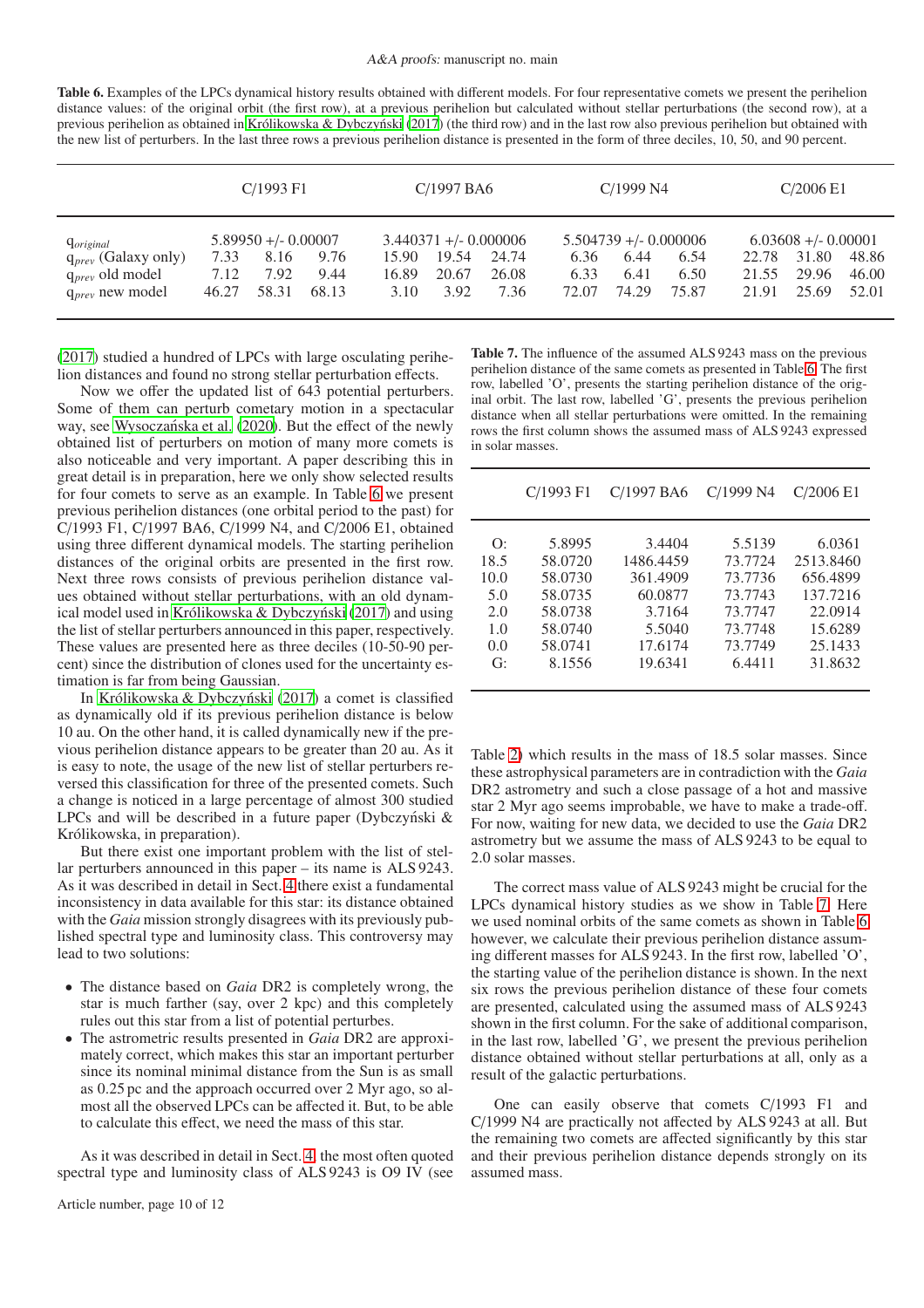# <span id="page-10-1"></span>**9. Conclusions and prospects**

Due to a great increase of our knowledge on the Galactic neighbourhood of the Sun we were able to significantly correct and update the list of potential stellar perturbers of long period comets motion. The full list of analysed objects includes 751 single stars and 69 stellar systems. Among them 643 objects appeared to have their minimal heliocentric distance smaller than 4 pc and therefore are classified by us as potential perturbers of LPCs motion.

Our updated list consists both of new stars or stellar systems found by us in a manner described in Sect. [2](#page-1-0) and of stars that were previously classified as stellar perturbers in the earlier papers mentioned in Sect. [2.](#page-1-0) Objects from the later group were thoroughly examined whether new or more accurate data are available. Thanks to the improvement in the quality of data we were able to verify the importance of each perturber, how it changes due to new measurements, and, more importantly, check whether the star in question is a component of a multiple system. In some cases taking the multiplicity into account resulted in removing the perturber from the list, in other cases, this approach just changed the expected value of the minimal heliocentric distance and therefore the potential influence of this particular perturber on LPCs motion.

The examples presented in Sect. [6](#page-5-0) show the importance of taking the multiplicity into account and many drawbacks of still incomplete data which sometimes limited and hindered us from calculating center of mass parameters based on data concerning all known components of the considered system. Main issues are: lack of radial velocities measurements and masses (which is also applicable to single stars), different epochs of measurements of the positions and proper motions of components of the systems which can lead to unrealistic results, and incomplete data on multiplicity of systems, especially these with stars for the first time observed by *Gaia* mission. These issues may be addressed with the future *Gaia* data releases.

During gathering of data necessary to calculate minimal heliocentric distances of the stars, we came across a star designated as ALS 9243 which, basing on available measurements (from *Gaia* DR2 catalogue augmented with radial velocity from SIM-BAD database), 2.5 Myr ago visited the vicinity of the Sun at the distance equal to 0.25 pc. This object has never been mentioned as a stellar perturber before and before the *Gaia* mission its distance was often estimated to be more than 1 kpc. Because of the discrepancies in mass estimates, we decided to check the atmospheric parameters of the star in question. Our results indicates that this star seems to be very massive, even up to 22  $M_{\odot}$ which is inconsistent with its distance presented in *Gaia* DR2. We hope that, in the nearest future, we will be given an opportunity to obtain consistent data and verify the significance of this perturber. Before the clarification of this puzzling case, we decided to use *Gaia* DR2 astrometry and adopt  $2.0 M_{\odot}$  as the mass of ALS 9243 in our database.

All data used by us (with sources) and our results are gathered in a small publicly available database of potential perturbers. This might be a useful tool in future dynamical studies of near-parabolic comets dynamics.

*Acknowledgements.* We would like to thank the anonymous referee for constructive suggestions that greatly improved the quality of this manuscript. This research was partially supported by the project 2015/17/B/ST9/01790 founded by the National Science Center in Poland. MP wants to thank Ewa Niemczura from the Astronomical Institute of the University of Wrocław, for a valuable advice. PAD would like to thank Marcin Gawroński from the Astronomical Institute of the Nicolaus Copernicus University in Torun´ for his valuable comments on the nature of ALS 9243. We would like to thank Kiril Stoyanov and Dragomir Marchev who provided us with spectra of ALS 9243 and Wojciech Dimitrow for insightful comments on the interpretation of these spectra. This research has made use of the SIMBAD database, operated at CDS, Strasbourg, France. This research has also made use of the VizieR catalogue access tool, CDS, Strasbourg, France (DOI: 10.26093/cds/vizier). This work has made use of data from the European Space Agency (ESA) mission *Gaia* (<https://www.cosmos.esa.int/gaia>), processed by the *Gaia* Data Processing and Analysis Consortium (DPAC, https://www.cosmos.esa.int/web/gaia/dpac/consortium). Funding <https://www.cosmos.esa.int/web/gaia/dpac/consortium>). for the DPAC has been provided by national institutions, in particular the institutions participating in the *Gaia* Multilateral Agreement.

## **References**

- <span id="page-10-23"></span>Aldoretta, E. J., Caballero-Nieves, S. M., Gies, D. R., et al. 2015, AJ, 149, 26
- <span id="page-10-34"></span>Ammons, S. M., Robinson, S. E., Strader, J., et al. 2006, ApJ, 638, 1004
- <span id="page-10-18"></span>Anders, F., Khalatyan, A., Chiappini, C., et al. 2019, A&A, 628, A94
- <span id="page-10-7"></span>Anderson, E. & Francis, C. 2012, Astronomy Letters, 38, 331
- <span id="page-10-21"></span>Andrae, R., Fouesneau, M., Creevey, O., et al. 2018, A&A, 616, A8
- <span id="page-10-33"></span>Avedisova, V. S. & Kondratenko, G. I. 1984, Nauchnye Informatsii, 56, 59
- <span id="page-10-9"></span>Bailer-Jones, C. A. L. 2015a, A&A, 575, A35
- <span id="page-10-16"></span>Bailer-Jones, C. A. L. 2015b, PASP, 127, 994
- <span id="page-10-11"></span>Bailer-Jones, C. A. L. 2018, A&A, 609, A8
- <span id="page-10-14"></span>Bailer-Jones, C. A. L., Rybizki, J., Andrae, R., & Fouesneau, M. 2018a, A&A, 616, A37
- <span id="page-10-15"></span>Bailer-Jones, C. A. L., Rybizki, J., Fouesneau, M., Mantelet, G., & Andrae, R. 2018b, AJ, 156, 58
- <span id="page-10-19"></span>Benedict, G., Henry, T., Franz, O., et al. 2016, AJ, 152, 141
- <span id="page-10-30"></span>Blanco-Cuaresma, S. 2019, MNRAS, 486, 2075
- <span id="page-10-31"></span>Blanco-Cuaresma, S., Soubiran, C., Heiter, U., & Jofré, P. 2014, A&A, 569, A111
- <span id="page-10-46"></span>Bonavita, M., Desidera, S., Thalmann, C., et al. 2016, A&A, 593, A38
- <span id="page-10-42"></span>Bond, H. E., Schaefer, G. H., Gilliland, R. L., et al. 2017, ApJ, 840, 70
- <span id="page-10-29"></span>Bonev, T., Markov, H., Tomov, T., et al. 2017, Bulgarian Astronomical Journal, 26, 67
- <span id="page-10-49"></span>Butler, R. P., Vogt, S. S., Laughlin, G., et al. 2017, AJ, 153, 208
- <span id="page-10-27"></span>Crampton, D. 1971, AJ, 76, 260
- <span id="page-10-28"></span>Crampton, D. 1972, MNRAS, 158, 85
- <span id="page-10-25"></span>Cutri, R. M., Skrutskie, M. F., van Dyk, S., et al. 2003, VizieR Online Data Catalog, II/246
- <span id="page-10-44"></span>Deka-Szymankiewicz, B., Niedzielski, A., Adamczyk, M., et al. 2018, A&A, 615, A31
- <span id="page-10-4"></span>Dybczynski, P. A. 2006, A&A, 449, 1233 ´
- <span id="page-10-8"></span>Dybczynski, P. A. & Berski, F. 2015, MNRAS, 449, 2459 ´
- <span id="page-10-6"></span>Dybczynski, P. A. & Królikowska, M. 2015, MNRAS, 448, 588 ´
- <span id="page-10-47"></span>Dybczyński, P. A., Królikowska, M., & Wysoczańska, R. 2019, arXiv e-prints, arXiv:1909.10952
- <span id="page-10-20"></span>Eker, Z., Bakış, V., Bilir, S., et al. 2018, MNRAS, 479, 5491
- <span id="page-10-3"></span>ESA. 1997, The HIPPARCOS and TYCHO catalogues, ESA HIPPARCOS Space Astrometry Mission (ESA Publications Division, ESA SP Series vol no: 1200, Noordwijk, Netherlands)
- <span id="page-10-48"></span>Feng, F., Lisogorskyi, M., Jones, H. R. A., et al. 2019, ApJS, 244, 39
- <span id="page-10-0"></span>Gaia Collaboration, Brown, A. G. A., Vallenari, A., et al. 2018, A&A, 616, A1
- <span id="page-10-12"></span>Gaia Collaboration, Brown, A. G. A., Vallenari, A., Prusti, T., et al. 2016, A&A, 595, A2
- <span id="page-10-2"></span>García-Sánchez, J., Weissman, P. R., Preston, R. A., et al. 2001, A&A, 379, 634
- <span id="page-10-35"></span>Garmany, C. D., Glaspey, J. W., Bragança, G. A., et al. 2015, AJ, 150, 41
- <span id="page-10-39"></span>Gatewood, G., Coban, L., & Han, I. 2003, AJ, 125, 1530
- <span id="page-10-43"></span>Gatewood, G. D. & Gatewood, C. V. 1978, ApJ, 225, 191
- <span id="page-10-36"></span>Georgelin, Y. M., Georgelin, Y. P., & Roux, S. 1973, A&A, 25, 337
- <span id="page-10-41"></span>Gontcharov, G. A. 2006, Astronomy Letters, 32, 759
- <span id="page-10-26"></span>Graham, J. A. 1971, AJ, 76, 1079
- <span id="page-10-24"></span>Hardorp, J., Theile, I., & Voigt, H. H. 1965, Hamburger Sternw. Warner & Swasey Obs., C05, 0
- <span id="page-10-10"></span>Høg, E., Fabricius, C., Makarov, V. V., et al. 2000, A&A, 355,
- <span id="page-10-17"></span>Irrgang, A., Wilcox, B., Tucker, E., & Schiefelbein, L. 2013, Astronomy and Astrophysics, 549, A137
- <span id="page-10-5"></span>Jiménez-Torres, J. J., Pichardo, B., Lake, G., & Throop, H. 2011, MNRAS, 418, 1272
- <span id="page-10-40"></span>Kervella, P., Arenou, F., Mignard, F., & Thévenin, F. 2019, A&A, 623, A72
- <span id="page-10-45"></span>Kervella, P., Thévenin, F., & Lovis, C. 2017, A&A, 598, L7
- <span id="page-10-50"></span>Królikowska, M. & Dybczyński, P. A. 2017, MNRAS, 472, 4634
- <span id="page-10-32"></span>Lanz, T. & Hubeny, I. 2007, ApJS, 169, 83
- <span id="page-10-37"></span>Lestrade, J., Preston, R. A., Jones, D. L., et al. 1999, A&A, 344, 1014
- <span id="page-10-13"></span>Lindegren, L., Lammers, U., Bastian, U., et al. 2016, A&A, 595, A4
- <span id="page-10-38"></span>Malaroda, S., Levato, H., & Galliani, S. 2006, yCat, III
- <span id="page-10-22"></span>Mason, B. D., Wycoff, G. L., Hartkopf, W. I., Douglass, G. G., & Worley, C. E. 2001a, AJ, 122, 3466

Article number, page 11 of 12